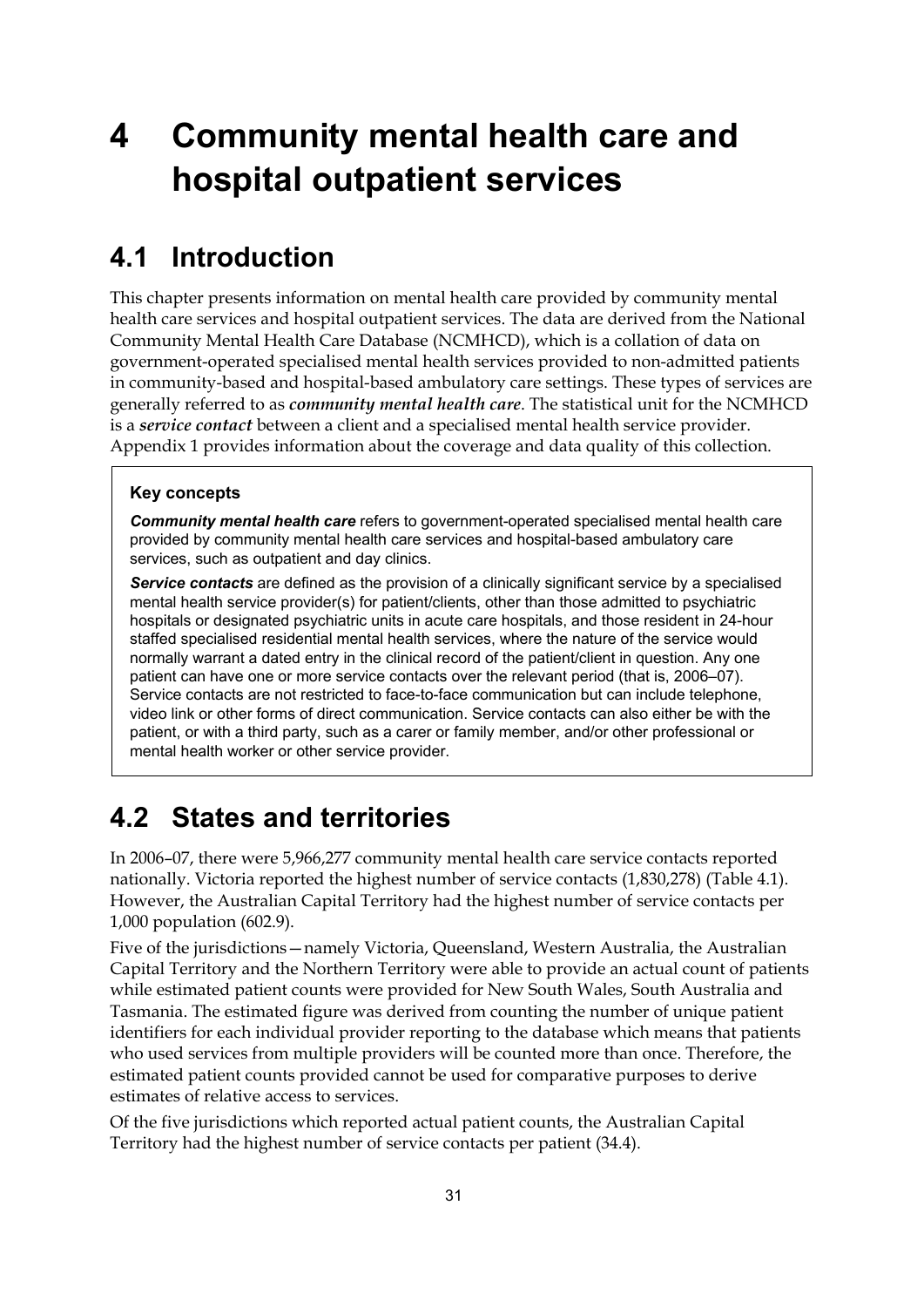|                                                                                            | $rac{5}{2}$   | ۊ              | as<br>To                                                                                    | ≸                    | S                                          | Tas     | ACT                  | ₹              | <b>Total</b>   |
|--------------------------------------------------------------------------------------------|---------------|----------------|---------------------------------------------------------------------------------------------|----------------------|--------------------------------------------|---------|----------------------|----------------|----------------|
| Service contacts                                                                           | 1,828,468     | 1,830,278      | 1,050,960                                                                                   | 535,809              | 382,304                                    | 93,186  | 207,487              | 37,785         | 5,966,277      |
| Patients <sup>(a)</sup>                                                                    | n.ai          | 58,916         | 72,552                                                                                      | 37,730               | n.a.                                       | n.a.    | 6,037                | 4,771          | n a            |
| Average service contacts per patient <sup>(a)</sup>                                        | n a           | 31.1           | 14.5                                                                                        | 14.2                 | n a                                        | n a     | 34.4                 | P.9            | n a            |
| Estimated number of patients <sup>(b)</sup>                                                | 02,553<br>ನ   | $\ddot{\cdot}$ | $\ddot{\cdot}$                                                                              | $\ddot{\phantom{0}}$ | 41,294                                     | 8,733   | $\ddot{\phantom{0}}$ | $\ddot{\cdot}$ | $\ddot{\cdot}$ |
| Average service contacts per estimated number of patients <sup>(b)</sup>                   | $\frac{0}{6}$ | $\ddot{\cdot}$ | $\ddot{\cdot}$                                                                              | $\ddot{\phantom{a}}$ | ာ                                          | 10.7    |                      | $\ddot{\cdot}$ | $\ddot{\cdot}$ |
|                                                                                            |               |                |                                                                                             |                      | Rate (per 1,000 population) <sup>(c)</sup> |         |                      |                |                |
| Service contacts                                                                           | 269.7         | 353.3          | 256.7                                                                                       | 257.9                | 249.3                                      | 189.2   | 602.9                | 172.3          | 288.0          |
| Patients <sup>(a)</sup>                                                                    | n.a.          | 11.4           | 7.7                                                                                         | 18.2                 | n a                                        | a.<br>C | 17.5                 | 21.7           | n a            |
| Estimated number of patients <sup>(b)</sup>                                                | 44.4          | $\ddot{\cdot}$ | $\vdots$                                                                                    | $\ddot{\cdot}$       | 27.2                                       | 18.3    |                      |                | $\ddot{\cdot}$ |
| This refers to the actual number of patients involved in community mental<br>$\widehat{a}$ |               |                | health care service contacts. Supply of these data was optional for states and territories. |                      |                                            |         |                      |                |                |

| ļ                   |
|---------------------|
|                     |
| í                   |
|                     |
|                     |
|                     |
|                     |
|                     |
|                     |
|                     |
|                     |
|                     |
|                     |
|                     |
|                     |
|                     |
|                     |
|                     |
|                     |
| ctate and throthers |
|                     |
|                     |
|                     |
|                     |
|                     |
|                     |
|                     |
|                     |
| きりゅうこう りりょうろう りそうり  |
|                     |
|                     |
|                     |
|                     |
|                     |
|                     |
|                     |
|                     |
|                     |
|                     |
|                     |
|                     |
|                     |
|                     |
|                     |
|                     |
|                     |
|                     |
|                     |
|                     |
|                     |
|                     |
|                     |
|                     |
|                     |
|                     |
|                     |
|                     |
|                     |
|                     |
|                     |
|                     |
|                     |
|                     |
|                     |
|                     |
|                     |
|                     |
|                     |
| 1                   |
|                     |
|                     |
|                     |
|                     |
|                     |
|                     |
|                     |
| $\overline{ }$      |

This is an estimated number of patients based on the calculation of the number of unique person identifiers for each establishment. The number of patients may be overestimated, as patients registered with more<br>than one est (b) This is an estimated number of patients based on the calculation of the number of unique person identifiers for each establishment. The number of patients may be overestimated, as patients registered with more than one establishment are counted separately each time. See Appendix 1 for more information.  $\widehat{e}$ 

Rates were directly age-standardised as detailed in Appendix 2. (c) Rates were directly age-standardised as detailed in Appendix 2.  $\odot$ 

n.a. Not available. n.a. Not available.

... Not applicable. .. Not applicable.

Source: National Community Mental Health Care Database. *Source:* National Community Mental Health Care Database.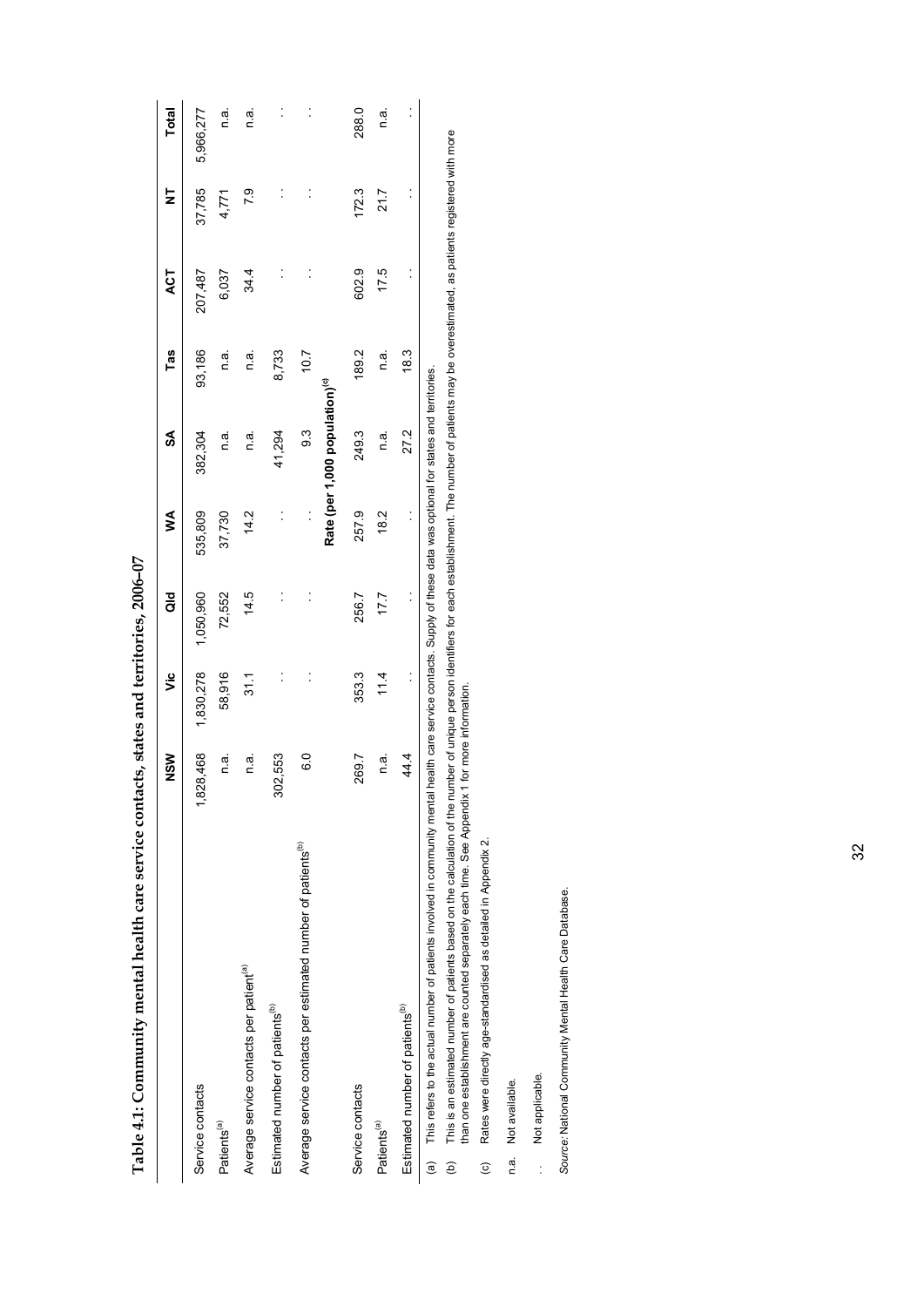#### **4.3 Type of service contacts**

Community mental health care service contacts are not restricted to face-to-face communication but can include telephone, video link or other forms of direct communication. These contacts can be conducted in the presence or the absence of the patient. Figure 4.1 shows the number of service contacts by contact type and patient presence status. The majority (83.9%) of contacts reported were individual contacts. Of these, 70.7% were conducted in the presence of the patients. The pattern is similar for group contacts where there were more group contacts conducted with the patient being present (78.3%) than those without (21.7%).



#### **4.4 Duration of service contacts**

The duration of service contacts ranged from less than 5 minutes to more than 3 hours (Figure 4.2). The most common duration of service contacts was 5–15 minutes, with 37.4% of contacts in this category.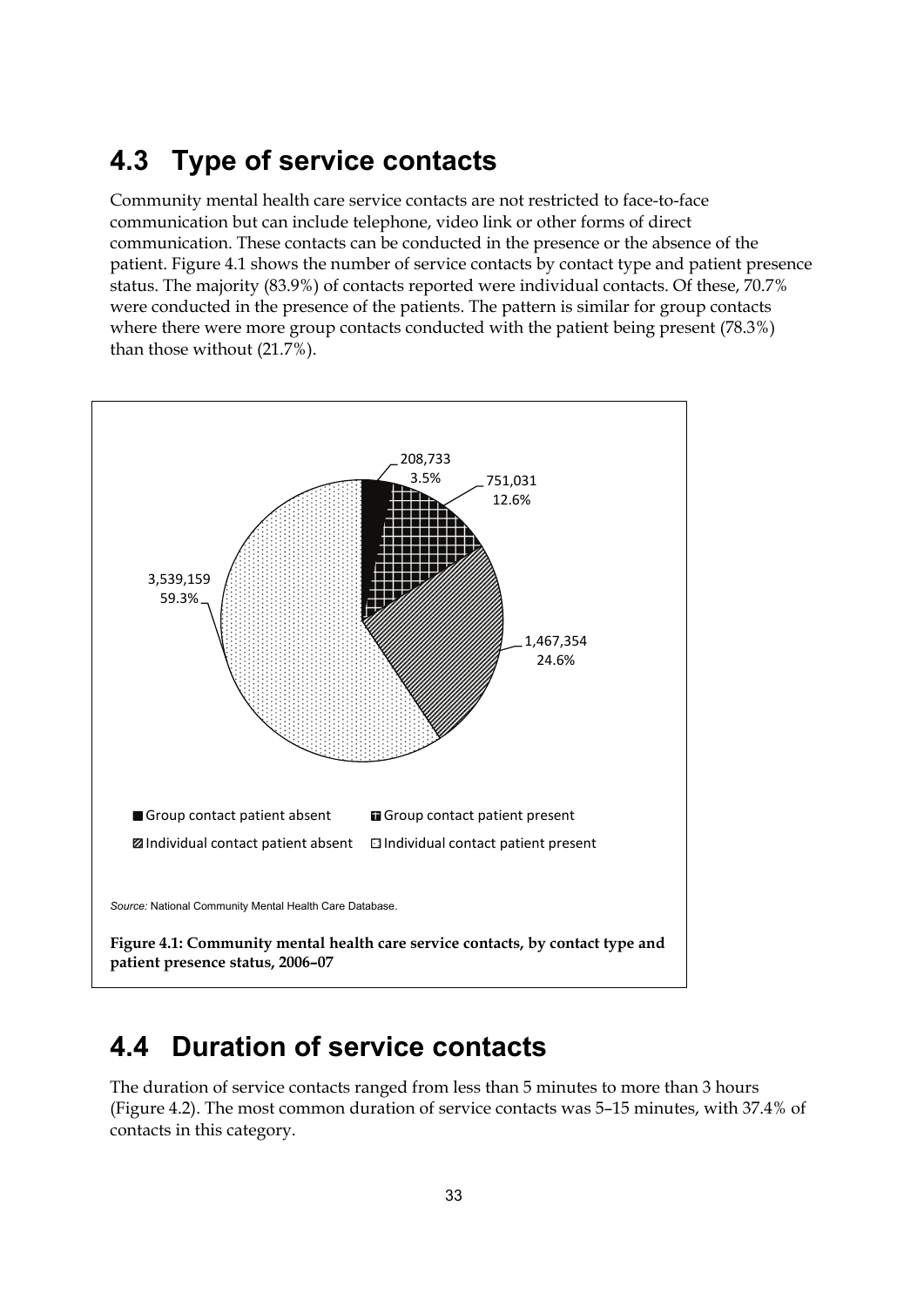

#### **4.5 Mental health legal status**

Broadly speaking, the state and territory mental health acts provide the legislative cover that safeguards the rights and governs the treatment of patients with mental illness in hospitals and the community. The legislation varies between the state and territory jurisdictions but all contain provisions for the assessment, admission and treatment of patients on an involuntary basis. In the National Community Mental Health Care Database, a patient's mental health legal status refers to whether the patient is receiving treatment on a voluntary or involuntary basis. Patients with involuntary mental health legal status are defined as 'persons who are detained in hospital or compulsorily treated in the community under mental health legislation for the purpose of assessment or provision of appropriate treatment or care'.

Table 4.2 presents the number of service contacts by jurisdiction and the patient's mental health legal status. Nationally, 16.4% of all service contacts were classified as involuntary. Western Australia reported the lowest proportion of involuntary contacts (2.2%), whilst the Australian Capital Territory reported the highest proportion (34.7%). These jurisdictional differences may be a reflection of the different legislative arrangements in place in the jurisdictions.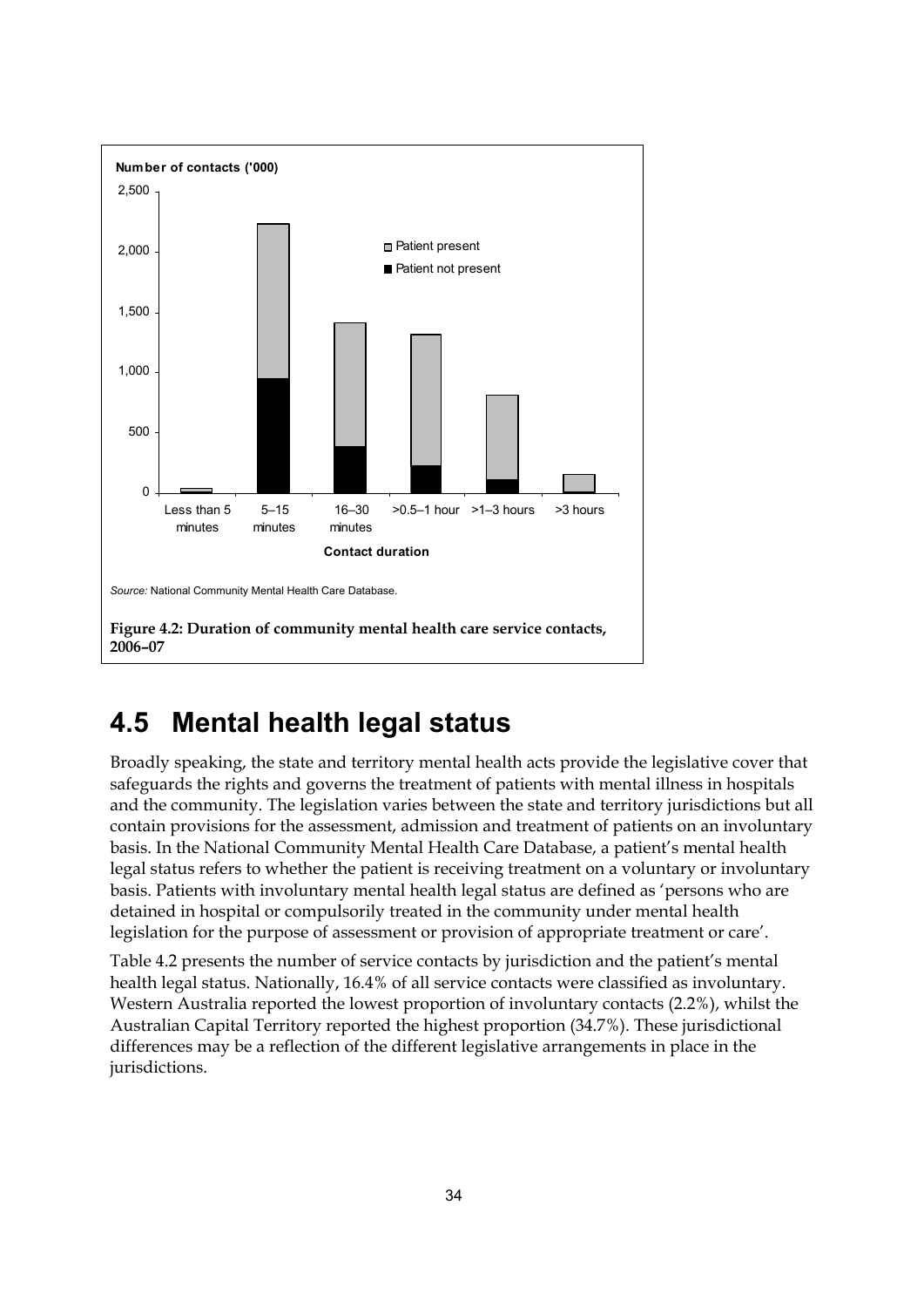| Mental<br>health |            |           |           |         |           |        |            |           |           |
|------------------|------------|-----------|-----------|---------|-----------|--------|------------|-----------|-----------|
| legal status     | <b>NSW</b> | Vic       | Qld       | WA      | <b>SA</b> | Tas    | <b>ACT</b> | <b>NT</b> | Total     |
| Involuntary      | 251,611    | 474.075   | 105.008   | 11.598  | 59,175    | 3.284  | 71.981     | 2.634     | 979,366   |
| Voluntary        | 1.576.857  | 1.356.203 | 945.952   | 524.211 | 307,771   | 77.954 | 135.506    | 35.106    | 4,959,560 |
| Not reported     | 0          | 0         | 0         | 0       | 15,358    | 11,948 | 0          | 45        | 27,351    |
| Total            | 1,828,468  | 1,830,278 | 1,050,960 | 535,809 | 382,304   | 93,186 | 207,487    | 37,785    | 5,966,277 |

**Table 4.2: Community mental health care service contacts, by mental health legal status, states and territories, 2006–07** 

 *Source:* National Community Mental Health Care Database.

### **4.6 Patient demographics**

Table 4.3 presents information on the number of service contacts in 2006–07 for various demographic groups. A rate (per 1,000 population) has also been provided to account for differences in the relative size and age structure of the respective populations. As these are reports of service contacts (rather than persons), the rates cannot be interpreted as the number of people with specific characteristics per 1,000 population who received this type of mental health care. Rather, they provide information on the number of service contacts relative to the size of the population subgroup.

The highest number of contacts per 1,000 population was for patients aged 25–34 years (457.7) followed by those aged 35–44 years (392.0). The youngest age group (less than 15 years) was the least represented in both proportions of contacts (7.4%) and contacts per 1,000 population (106.4).

The data on contacts for Aboriginal and Torres Strait Islander peoples compared with non-Indigenous Australians should be interpreted with caution due to uncertainty about the quality of Indigenous identification in the data. Table 4.3 presents national data on Indigenous status, but note that only data from Queensland, Western Australia, Tasmania, the Australian Capital Territory and the Northern Territory were reported by the states and territories to be of acceptable quality (see Appendix 1 for more information). As a consequence, it is likely that the number of contacts for Indigenous Australians is underestimated. Although there were fewer contacts reported for Indigenous Australians compared with non-Indigenous Australians, when the size and age structure of the two populations were taken into account, there was a higher number of contacts per 1,000 population for Indigenous Australians than for non-Indigenous Australians (629.3 and 253.9, respectively).

More than half of the service contacts were reported by patients who were never married (61.6%) while those who were widowed were least represented (4.0%).

The data show that the typical service contact involves a patient who is an Australian-born non-Indigenous male aged 25–44 years who has never been married and lives in a major city.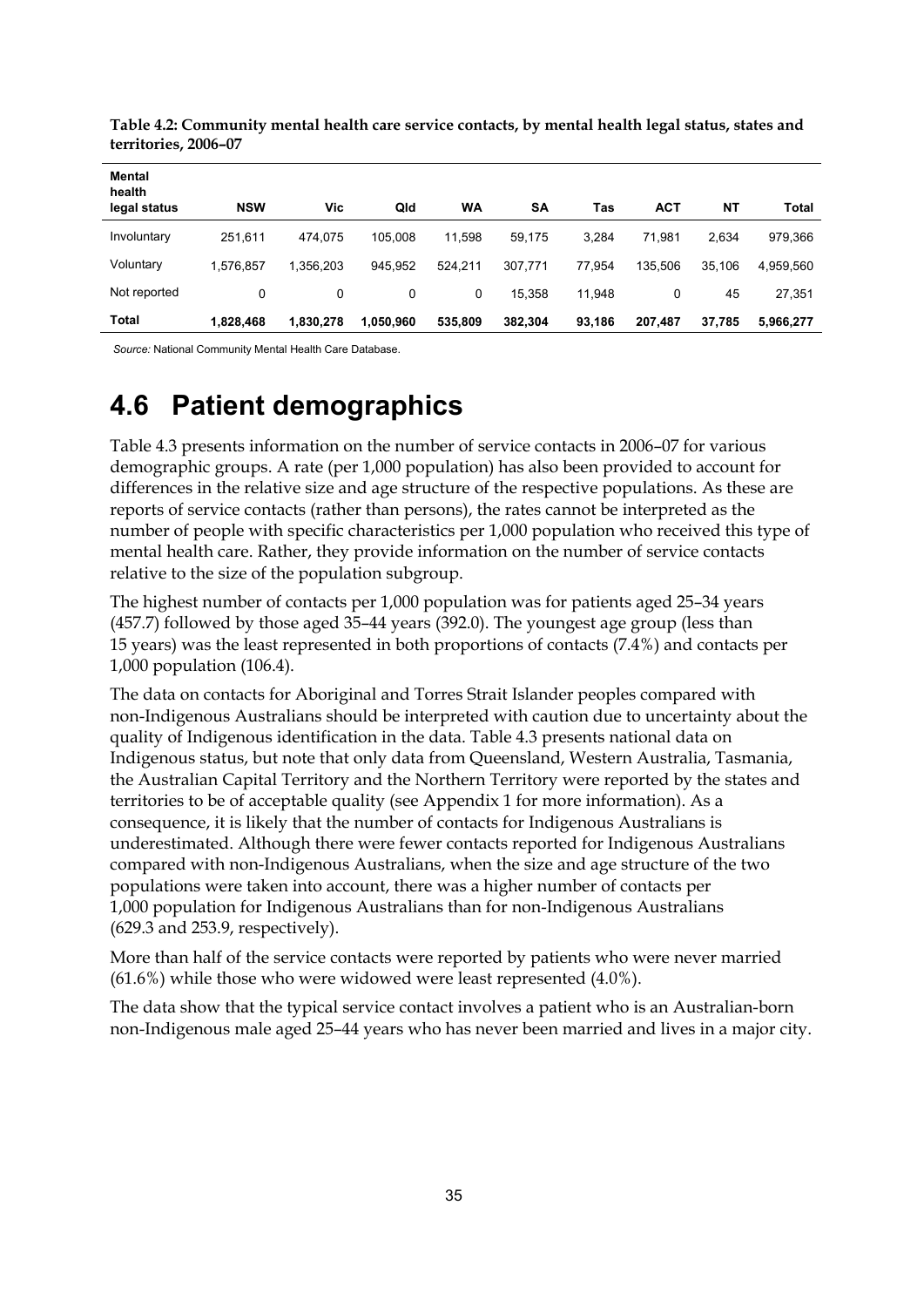| <b>Patient demographics</b>           | Number of<br>service contacts <sup>(a)</sup> | Per cent of<br>service contacts <sup>(b)</sup> | Rate (per 1,000<br>population) <sup>(c)</sup> |
|---------------------------------------|----------------------------------------------|------------------------------------------------|-----------------------------------------------|
| Age (years)                           |                                              |                                                |                                               |
| Less than 15                          | 432,360                                      | 7.4                                            | 106.4                                         |
| $15 - 24$                             | 979,771                                      | 16.8                                           | 337.0                                         |
| $25 - 34$                             | 1,328,689                                    | 22.8                                           | 457.7                                         |
| $35 - 44$                             | 1,203,670                                    | 20.6                                           | 392.0                                         |
| $45 - 54$                             | 851,645                                      | 14.6                                           | 295.5                                         |
| $55 - 64$                             | 468,707                                      | 8.0                                            | 204.1                                         |
| $65+$                                 | 565,186                                      | 9.7                                            | 207.2                                         |
| Sex                                   |                                              |                                                |                                               |
| Male                                  | 3,124,748                                    | 53.5                                           | 304.5                                         |
| Female                                | 2,713,465                                    | 46.5                                           | 258.1                                         |
| Indigenous status <sup>(d)</sup>      |                                              |                                                |                                               |
| Indigenous Australians                | 293,235                                      | 5.4                                            | 629.3                                         |
| <b>Other Australians</b>              | 5,150,613                                    | 94.6                                           | 253.9                                         |
| <b>Country of birth</b>               |                                              |                                                |                                               |
| Australia                             | 4,794,990                                    | 84.2                                           | 321.4                                         |
| Overseas                              | 897,163                                      | 15.8                                           | 164.7                                         |
| Remoteness area of usual<br>residence |                                              |                                                |                                               |
| Major cities                          | 3,922,445                                    | 68.1                                           | 274.0                                         |
| Inner regional                        | 1,258,018                                    | 21.8                                           | 325.8                                         |
| Outer regional                        | 475,002                                      | 8.2                                            | 251.9                                         |
| Remote                                | 66,801                                       | 1.2                                            | 212.6                                         |
| Very remote                           | 36,937                                       | 0.6                                            | 220.3                                         |
| <b>Marital status</b>                 |                                              |                                                |                                               |
| Never married                         | 3,347,233                                    | 61.6                                           | $\ddot{\phantom{a}}$                          |
| Widowed                               | 217,805                                      | 4.0                                            |                                               |
| Divorced                              | 507,659                                      | 9.3                                            |                                               |
| Separated                             | 333,914                                      | 6.1                                            |                                               |
| Married                               | 1,028,781                                    | 18.9                                           |                                               |
| Total                                 | 5,966,277                                    | 100.0                                          | 288.0                                         |

**Table 4.3: Community mental health care service contacts, by patient demographic characteristics, 2006–07** 

(a) The number of service contacts for each demographic variable may not sum to the total due to missing and/or not reported data.

(b) The percentages shown do not include service contacts for which the demographic information, including Indigenous status, was missing and/or not reported.

(c) Rates were directly age-standardised, with the exception of age which is a crude rate, as detailed in Appendix 2.

(d) These data should be interpreted with caution due to the varying quality of Indigenous identification across jurisdictions (see Appendix 1).

. . Not applicable.

*Source:* National Community Mental Health Care Database.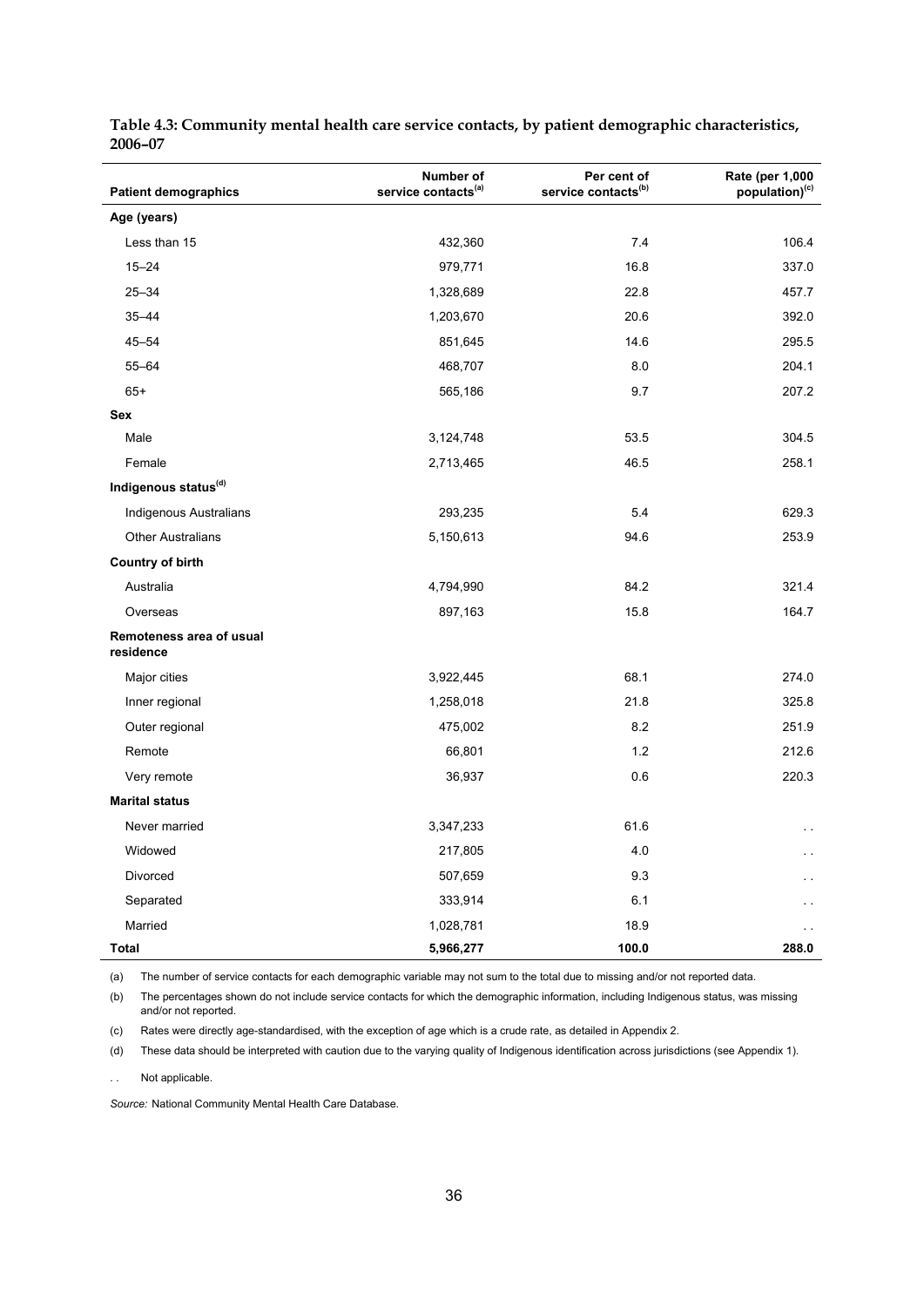# **4.7 Principal diagnosis**

Principal diagnosis refers to the diagnosis established after study to be chiefly responsible for the service contact. Table 4.4 presents the number of service contacts for principal diagnosis groups for 2006–07. Diagnoses are classified according to the *International Statistical Classification of Diseases and Related Health Problems, 10th revision, Australian Modification*  (ICD-10-AM). Further information on this classification is included in Appendix 3. Note that these data should be interpreted with caution due to variability in the data collection and coding practices in relation to principal diagnosis across Australia (for more information, see Appendix 1).

In 2006–07, a principal diagnosis was specified for 89.5% (5,340,739) of community mental health care service contacts. The most common principal diagnosis reported was *Schizophrenia* (F20), reported for 31.8% of all contacts. This was followed by *Depressive episode* (F32; 11.0%) and *Bipolar affective disorder* (F31; 6.7%).

Figure 4.3 shows the characteristics of community mental health care service contacts for the five most commonly reported principal diagnoses classified as mental and behavioural disorders. The proportion of contacts with duration lasting more than one hour was highest for *Depressive episode* (F32; 22.5%), which also recorded the lowest percentage of contacts lasting 15 minutes or less (31.2%).

There were more group contacts for the diagnosis of *Depressive episode* (F32; 21.1%) and *Reaction to severe stress and adjustment disorders* (F43; 14.8%). The latter diagnosis was also the one with the highest percentage of service contacts in the absence of the patient (31.4%).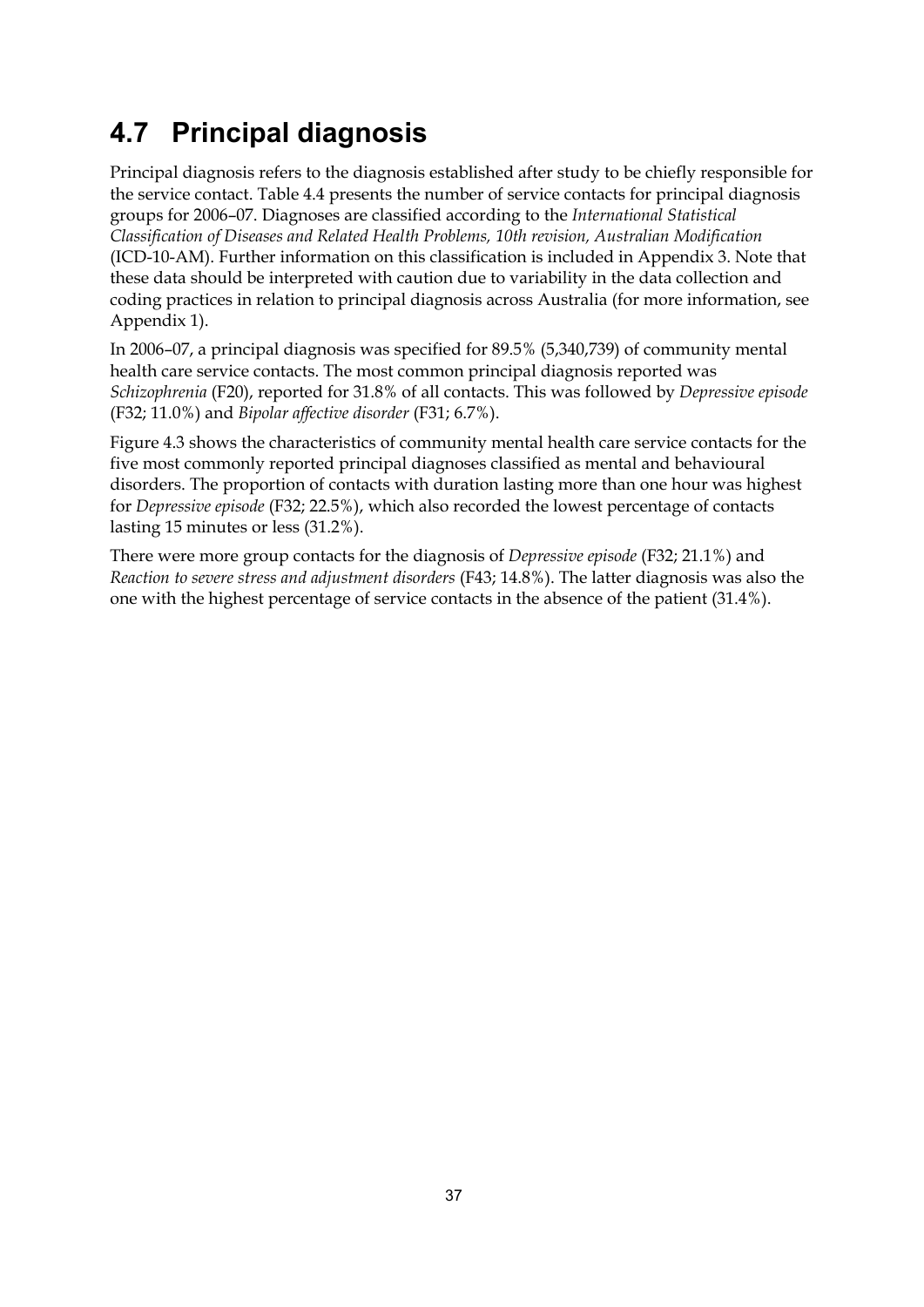| <b>Principal diagnosis</b>                    |                                                                                                | Number of<br>service<br>contacts | Per cent of<br>specified<br>principal<br>diagnoses |
|-----------------------------------------------|------------------------------------------------------------------------------------------------|----------------------------------|----------------------------------------------------|
| F00-F03                                       | Dementia                                                                                       | 78,756                           | 1.5                                                |
| F04-F09                                       | Other organic mental disorders                                                                 | 32,350                           | 0.6                                                |
| F <sub>10</sub>                               | Mental and behavioural disorders due to use of alcohol                                         | 49,550                           | 0.9                                                |
| F11-F19                                       | Mental and behavioural disorders due to other psychoactive                                     |                                  |                                                    |
|                                               | substance use                                                                                  | 104,650                          | 2.0                                                |
| F <sub>20</sub>                               | Schizophrenia                                                                                  | 1,696,141                        | 31.8                                               |
| F21, F24, F28, F29                            | Schizotypal and other delusional disorders                                                     | 76,459                           | 1.4                                                |
| F <sub>22</sub>                               | Persistent delusional disorders                                                                | 40,037                           | 0.7                                                |
| F <sub>23</sub>                               | Acute and transient psychotic disorders                                                        | 82,093                           | 1.5                                                |
| F <sub>25</sub>                               | Schizoaffective disorders                                                                      | 299,574                          | 5.6                                                |
| F30                                           | Manic episode                                                                                  | 17,289                           | 0.3                                                |
| F31                                           | Bipolar affective disorders                                                                    | 358,497                          | 6.7                                                |
| F32                                           | Depressive episode                                                                             | 586,605                          | 11.0                                               |
| F33                                           | Recurrent depressive disorders                                                                 | 93,501                           | 1.8                                                |
| F34                                           | Persistent mood (affective) disorders                                                          | 43,046                           | 0.8                                                |
| F38, F39                                      | Other and unspecified mood (affective) disorders                                               | 9,915                            | 0.2                                                |
| F40                                           | Phobic anxiety disorders                                                                       | 26,846                           | 0.5                                                |
| F41                                           | Other anxiety disorders                                                                        | 150,693                          | 2.8                                                |
| F42                                           | Obsessive-compulsive disorders                                                                 | 33,623                           | 0.6                                                |
| F43                                           | Reaction to severe stress and adjustment disorders                                             | 231,253                          | 4.3                                                |
| F44                                           | Dissociative (conversion) disorders                                                            | 4,693                            | 0.1                                                |
| F45, F48                                      | Somatoform and other neurotic disorders                                                        | 6,405                            | 0.1                                                |
| F50                                           | Eating disorders                                                                               | 43,120                           | 0.8                                                |
| F51-F59                                       | Other behavioural syndromes associated with physiological<br>disturbances and physical factors | 6,611                            | 0.1                                                |
| F60                                           | Specific personality disorders                                                                 | 184,017                          | 3.4                                                |
| F61-F69                                       | Disorders of adult personality and behaviour                                                   | 19,851                           | 0.4                                                |
| F70-F79                                       | Mental retardation                                                                             | 18,267                           | 0.3                                                |
| F80-F89                                       | Disorders of psychological development                                                         | 40,676                           | 0.8                                                |
| F90                                           | Hyperkinetic disorders                                                                         | 29,580                           | 0.6                                                |
| F91                                           | <b>Conduct disorders</b>                                                                       | 39,440                           | 0.7                                                |
| F92-F98                                       | Other and unspecified disorders with onset in childhood and                                    |                                  |                                                    |
|                                               | adolescence                                                                                    | 72,277                           | 1.4                                                |
|                                               | Other <sup>(a)</sup>                                                                           | 864,924                          | 16.2                                               |
| Subtotal with specified principal diagnosis   |                                                                                                | 5,340,739                        | 100.0                                              |
| F99                                           | Mental disorder, not otherwise specified                                                       | 250,514                          |                                                    |
|                                               | Not reported                                                                                   | 375,024                          | $\sim$ $\sim$                                      |
| Subtotal with unspecified principal diagnosis |                                                                                                | 625,538                          |                                                    |
| Total                                         |                                                                                                | 5,966,277                        | $\sim$ $\sim$                                      |

#### **Table 4.4: Community mental health care service contacts, by principal diagnosis in ICD-10-AM groupings, 2006–07**

(a) Includes all reported diagnoses that are not in the *Mental and behavioural disorders* chapter (Chapter 5) of ICD-10-AM (codes F00–F99).

. . Not applicable.

*Source:* National Community Mental Health Care Database.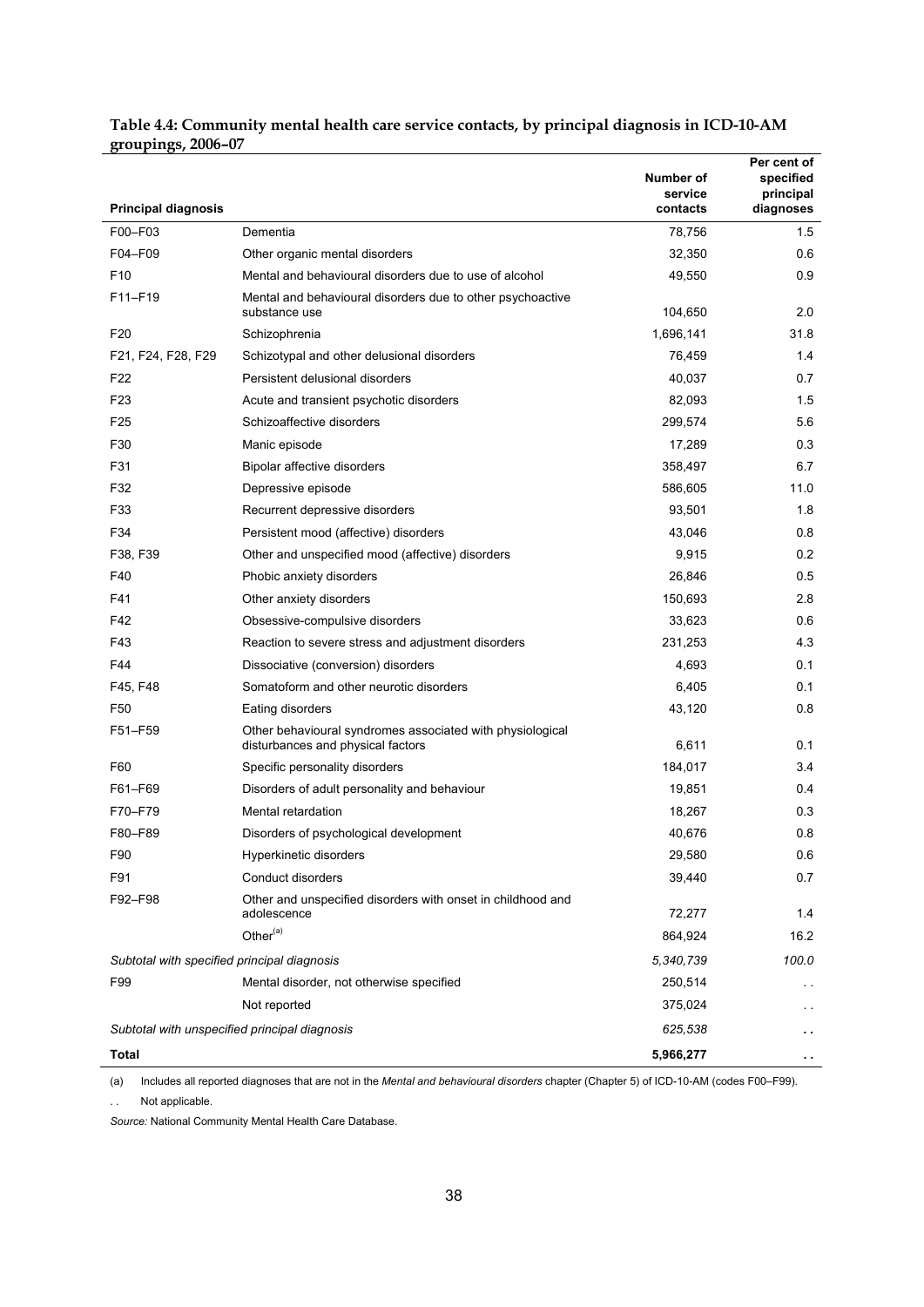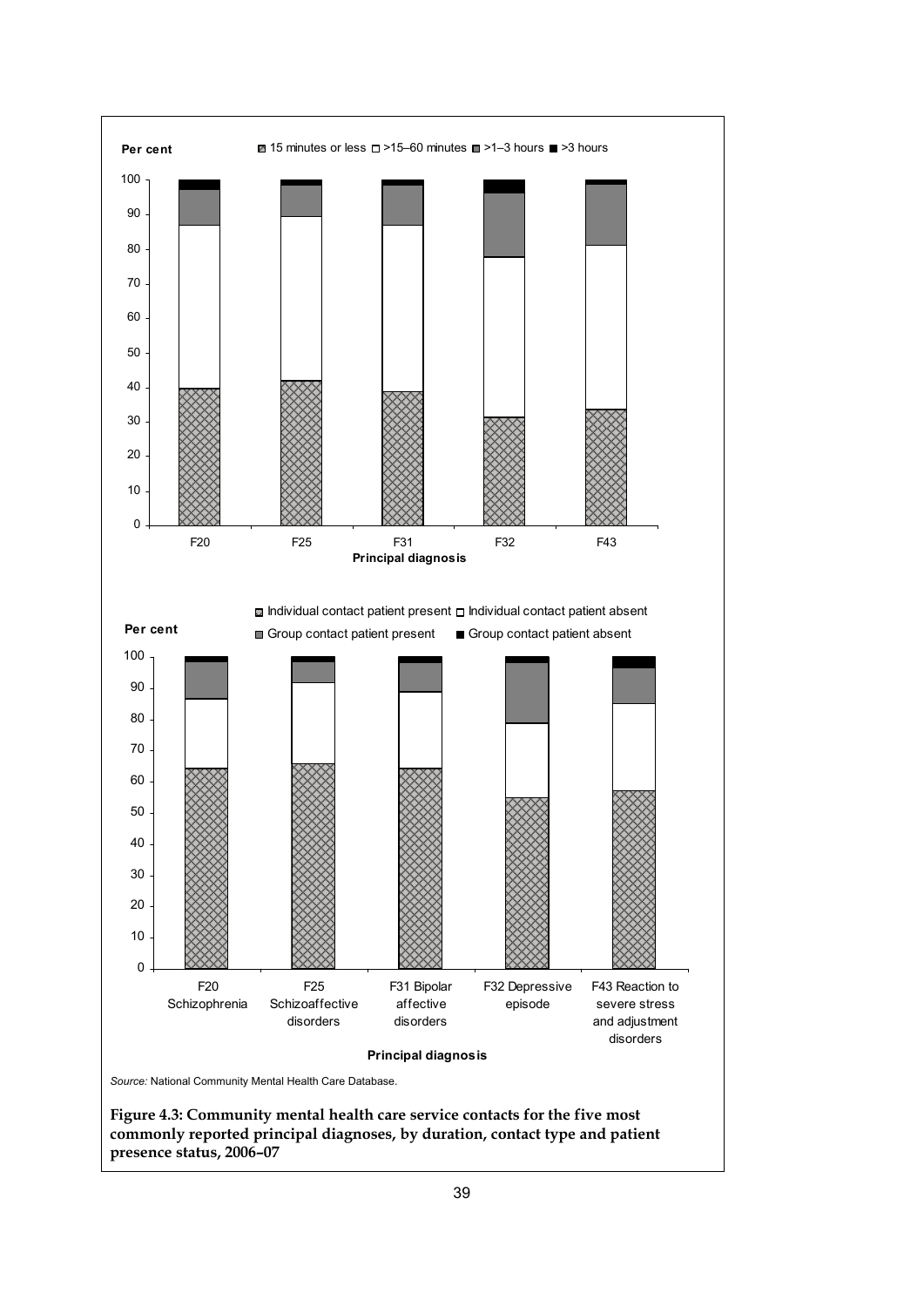### **4.8 Change over time, 2002–03 to 2006–07**

The number of service contacts reported to the NCMHCD has increased over the five years to 2006–07 (Figure 4.4). In 2006–07, there was a 5.3% increase in the number of contacts reported compared with 2005–06. Note that these increases may reflect increases in the actual number of community mental health care services and/or improvements in data coverage. Not all jurisdictions were able to provide estimates of data coverage for the 2006–07 data. Consequently, it is not possible to determine conclusively what contribution the expanded data coverage may have made to the observed increase in the total number of service contacts being reported. State and territory estimates of coverage for 2006–07 are listed below:

- New South Wales estimated that their coverage for 2006–07 was similar to 2005–06, which was around 70% of full coverage.
- Victoria estimated that 100% of in-scope services have reported service contact data for 2006–07. Estimates of data coverage for 2005–06 were not available.
- Queensland estimated that 100% of in-scope services reported service contact data for 2006–07.
- Western Australia reported a significant growth in the number of service contacts in 2006–07 due to the introduction of a new reporting tool. Estimates of data coverage for 2005–06 were not available.
- South Australia estimated their 2006–07 coverage to be 70% with the figure derived as the number of organisations with incomplete or no patient level data for this NMDS divided by the number of organisations reporting community services via the national survey of mental health services for 2005–06. In 2005–06, the estimated coverage was 91%.
- Tasmania reported their coverage to be 88%. No estimated coverage was provided for 2005–06.
- The Australian Capital Territory reported their coverage to be 99.7%. In 2005–06 the estimated coverage was 98.9%.
- The Northern Territory reported 100% coverage for 2006–07. In 2005–06, the coverage was 90%.